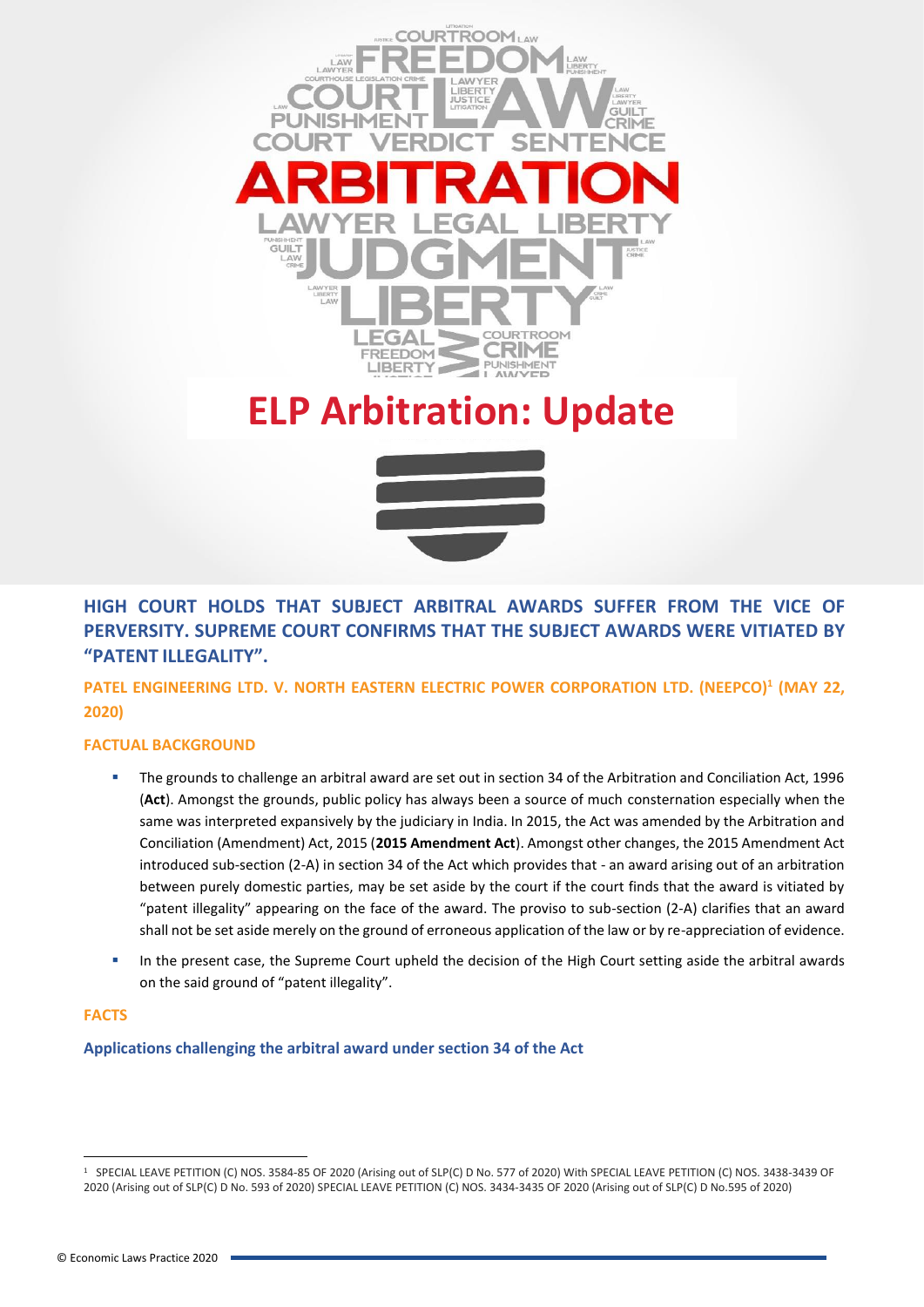In the disputes between North Eastern Electric Power Corporation Ltd. (**NEEPCO**) and Patel Engineering Ltd. (**PEL**), the Ld. Sole Arbitrator passed three Arbitral Awards dated 29 March 2016, in respect of three contracts (collectively referred to as **Awards**).

Aggrieved by the Awards, NEEPCO filed three applications under section 34 of the Act (collectively referred to as **Section 34 Applications**) before the Ld. Additional Deputy Commissioner (Judicial), Shillong (**ADJ**). By a common order dated 27 April 2018 (**ADJ Order**), the Section 34 Applications were dismissed and the ADJ upheld the Awards.

# **Appeals under section 37 of the Act**

NEEPCO filed three applications under section 37 of the Act (**Section 37 Applications**), challenging the ADJ Order before the High Court of Meghalaya at Shillong (**High Court**). By a common judgment dated February 26, 2019, the High Court *inter alia* observed that the Awards suffered from the vice of irrationality and perversity. The High Court allowed the Section 37 Applications, set aside the ADJ Order, and set aside the Awards (**Section 37 Judgment**).

#### **SLP before Supreme Court**

While PEL preferred special leave petitions before the Supreme Court against the Section 37 Judgment, the same were dismissed under a non-speaking order dated July 19, 2019 (**SC Order**).

# **Review Petition before the High Court**

Thereafter, PEL filed Review Petitions (**Review Petitions**) before the High Court. Through the Review Petitions, PEL contended that the Section 37 Judgment suffered from error apparent on the face of the record inasmuch as it failed to consider the amendments made by the 2015 Amendment Act and that the High Court had erroneously applied precedents which were no longer good law. By an order dated October 10, 2019, the High Court dismissed the Review Petitions (**Order**) and held in favor of NEEPCO.

Aggrieved by the dismissal of the Review Petitions, PEL preferred three Special Leave Petitions (**SLPs**) before the Supreme Court arising from the Order.

#### **OBSERVATIONS AND FINDINGS**

#### **Maintainability of the Review Petitions before the High Court**

At the threshold, NEEPCO submitted that the SLPs against the Order were not maintainable.

Relying upon *Bussa Overseas<sup>2</sup>* and *Durga Shankar Mehta<sup>3</sup>, PEL submitted that although Order 47 Rule 7 of the Code of* Civil Procedure,1908 (**CPC**) bars an appeal against the order of the court rejecting the review, this does not curtail the plenary jurisdiction under Article 136 of the Constitution of India by taking recourse to the provisions in the CPC. PEL further submitted that the SC Order was a non-speaking order and hence the Review Petitions were tenable and ipso facto, the SLPs were maintainable.

Rebutting this, NEEPCO submitted that the Supreme Court heard the matter at length before passing the SC Order. Further, while the SC Order is a non-speaking order, PEL had raised all the issues therein and cannot be allowed to reagitate the matter by filing a review petition.

After hearing both parties, the Supreme Court held that it was not necessary to explore the question of maintainability of the SLPs preferred against the Order.

#### **Section 34 of the Act, as amended by the 2015 Amendment Act applies to the present case**

PEL contended that the Section 37 Judgment suffered from error apparent on the face of the record since (i) the High Court in the Section 37 Judgment erroneously applied the provisions as applicable prior to the Amendment Act, 2015 and (ii) relied upon the decisions in *Saw Pipes Ltd.<sup>4</sup>* and *Western Geco<sup>5</sup> ,* which are no longer good law after the 2015

<sup>&</sup>lt;sup>2</sup> Bussa Overseas and Properties Private Limited and Another v. Union of India and Another, (2016) 4 SCC 696

<sup>3</sup> *Durga Shankar Mehta v. Thakur Raghuraj Singh and Others,* (1955) 1 SCR 267

<sup>4</sup> *Oil & Natural Gas Corporation Ltd. v. Saw Pipes Ltd.* (2003) 5 SCC 705

<sup>5</sup> *Oil & Natural Gas Corporation Ltd. v. Western Geco International Limited*, (2014) 9 SCC 263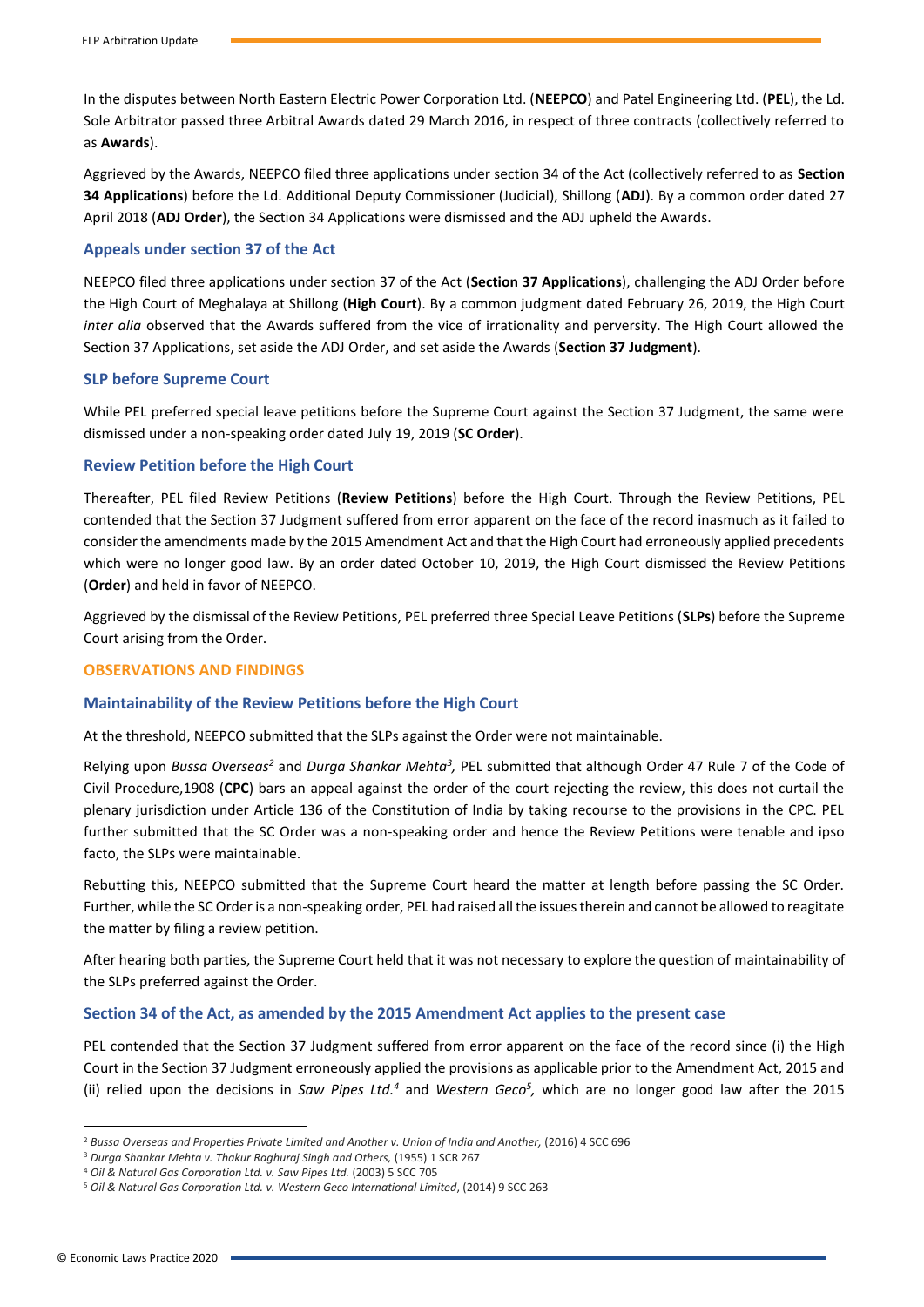Amendment Act. Relying upon *HRD Corporation<sup>6</sup>* and *Ssangyong Engineering<sup>7</sup>* , PEL submitted that there was an error on the face of the record and therefore, the Review Petitions were justified.

The Supreme Court observed that pursuant to *BCCI<sup>8</sup>*, in Section 34 petitions that are filed after October 23, 2015 i.e. date on which the 2015 Amendment Act came into force, the 2015 Amendment Act would apply. In the present case, admittedly, the Awards were dated March 29, 2016 and the Section 34 Applications were filed after the 2015 Amendment Act*.* Therefore, the provisions of the 2015 Amendment Act would apply to the present case.

# **The Awards were vitiated by Patent Illegality**

With reference to the ground of "patent illegality", the Supreme Court traced the jurisprudence on the interpretation of patent illegality.

Prior to the 2015 Amendment Act, in the context of a domestic award, in *Saw Pipes,* the Supreme Court had extended a wider interpretation to the 'public policy of India' in section 34(2)(b)(ii) in Part I of the Act and introduced the ground of "patent illegality" for setting aside an award. In *Saw Pipes*, the Supreme Court held that an award would be "patently illegal" if it is contrary to - the substantive provisions of law; or the provisions of the Act; or the terms of the contract.

Thereafter, in *Western Geco*, the Supreme Court further expanded public policy to include (i) fidelity in judicial approach to the determination, (ii) adherence to principles of natural justice and (iii) the award cannot be perverse and irrational.

In Associate Builders<sup>9</sup>, the Supreme Court observed that "patent illegality" was now a fourth head created under the ground of public policy and which, in an applicable case, could result in the setting aside of an award.

As there was a lot of criticism on the ever-expanding scope of public policy, the Law Commission in its 246th Report<sup>10</sup> recommended a narrower approach to the phrase. Distinguishing between international commercial arbitrations seated in India and arbitrations between purely domestic parties, the Law Commission recommended the insertion of the ground of "patent illegality" for setting aside an award arising out of an arbitration between purely domestic parties. This was given effect to through the insertion of clause (2A) in Section 34 of the Act.

Following the 2015 Amendment Act, in *Ssangyong Engineering*, an award in an international commercial arbitration seated in India was challenged before the Supreme Court. In the said case, the Supreme Court noted that –

- The expansive interpretation given to "public policy of India" in the *Saw Pipes* and *Western Geco* cases had been done away with although the principle of natural justice was retained,
- Inasmuch as awards between purely domestic parties are concerned, an additional ground of "patent illegality" was now available under sub-section (2A) to Section 34. However, re- appreciation of evidence was not permitted under the ground of "patent illegality" appearing on the face of the award;
- The ground of "patent illegality" was only available for all challenges filed after the coming into force of the 2015 Amendment Act;
- As held in *Associate Builders*, the construction of the terms of a contract is primarily for an arbitrator to decide, unless the arbitrator construes a contract in a manner which no fair minded or reasonable person would take i.e. if the view taken by the arbitrator is not even a possible view to take.
- "patent illegality" would include a perverse and irrational decision.

Examining the case at hand, and the jurisprudence as developed over time, the Supreme Court stated that the present case arose out of a domestic award between two Indian entities. Hence, the ground of patent illegality was a ground available under the statute for setting aside a domestic award. If the decision of the arbitrator is found to be perverse, or, so irrational that no reasonable person would have arrived at the same; or, the construction of the contract is such that no fair or reasonable person would take; or, that the view of the arbitrator is not even a possible view, the award would be set aside.

<sup>6</sup> *HRD Corporation (Marcus Oil and Chemical Division) v. GAIL (India) Limted,* (2018) 12 SCC 471

<sup>7</sup> *Ssangyong Engineering and Construction Company Limited v. National Highways Authority of India,* (NHAI) (2019) 15 SCC 131

<sup>8</sup> *Board of Control for Cricket in India v. Kochi Cricket Private Limited and Others* (2018) 6 SCC 287

<sup>9</sup> *Associate Builders v. Delhi Development Authority,* (2015) 3 SCC 49.

<sup>10</sup> Available at : http://lawcommissionofindia.nic.in/reports/Report246.pdf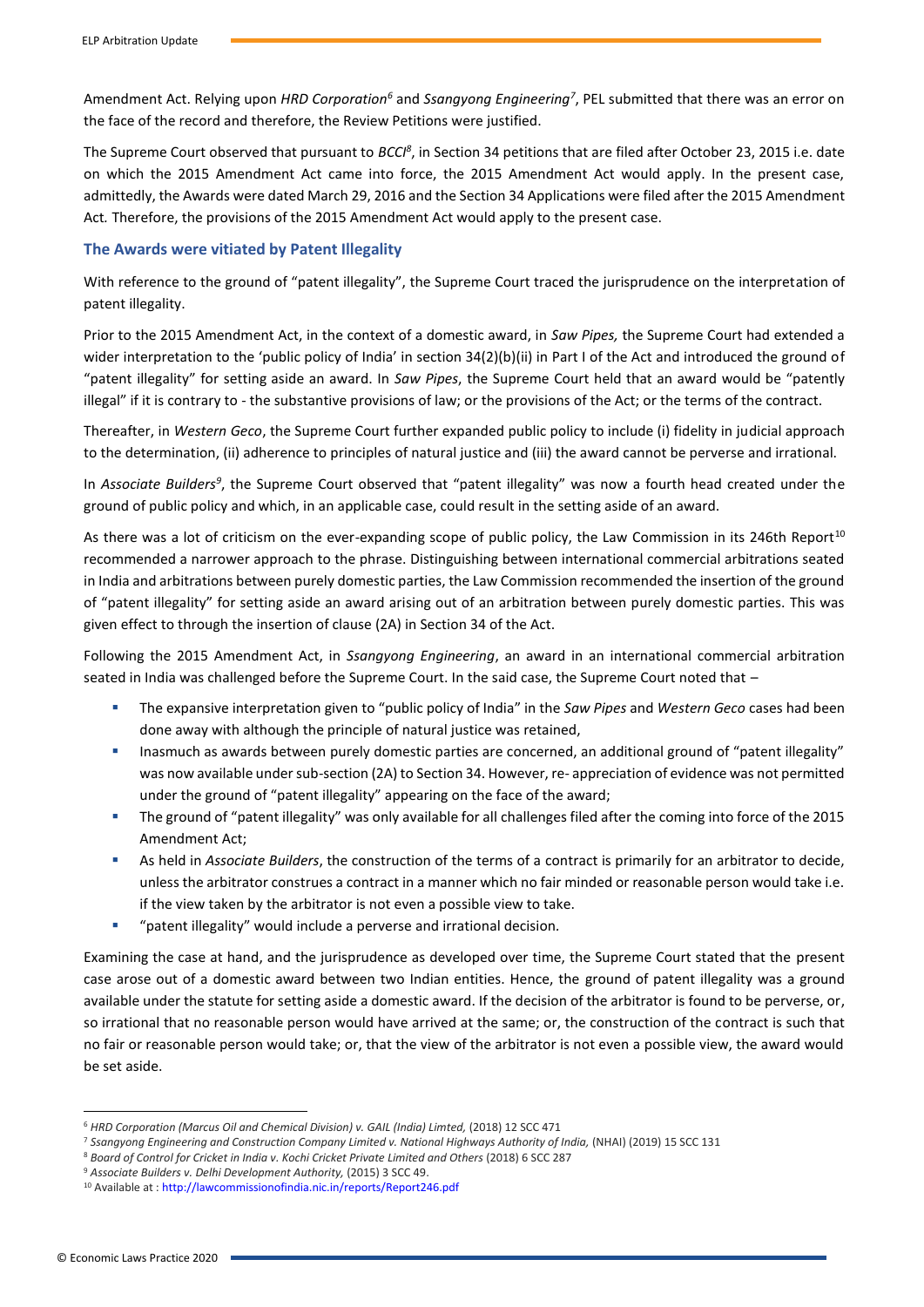Examining the Section 37 Judgment, the Supreme Court observed that the High Court had held that no reasonable person could have arrived at a different conclusion while interpreting the subject clauses of the contracts, and that any other interpretation of the above clauses would definitely be irrational and in defiance of all logic. The Supreme Court agreed with the High Court's conclusion that the findings in the Awards suffered from the vice of irrationality and perversity.

The Supreme Court cautioned that although the High Court in the Section 37 Judgment referred to *Western Geco,* which is no longer good law, the High Court's conclusion had been reached by applying the reasoning that the Awards were perverse and on a holistic reading of all the terms and conditions of the contract, the view taken by the arbitrator was not a possible view. The High Court rightly followed *Associate Builders*, which was reiterated in *Ssangyong Engineering* and hence the High Court was correct in its conclusion.

#### **CONCLUSION AND ANALYSIS**

The Supreme Court held that the matter could not be re-opened by filing Review Petitions on the same grounds, which have been rightly dismissed by the High Court under the Section 37 Judgment. PEL failed to make out any error on the face of the Section 37 Judgment. Accordingly, the Supreme Court held that the High Court by the impugned Order rightly dismissed the Review Petitions and there was no ground for interference. Based on the foregoing, the SLPs were dismissed with no order as to costs.

The vast and varying interpretations of public policy as a ground for setting aside an award has always been a cause of concern for stakeholders in arbitration. The Law Commission did attempt to constrict the same. Further, for international commercial arbitrations seated in India, it carved out an exception by allowing "patent illegality" to be utilized as a ground for setting aside an award between purely domestic parties. Such ground was further circumscribed by preventing reappreciation of evidence by the setting aside court, and specifying that erroneous application was law by itself not sufficient to constitute "patent illegality".

While the Supreme Court has reiterated the fact that the ground of "patent illegality" is available only for awards between purely domestic parties, and that too only for all challenge petitions filed after the coming into force of the 2015 Amendment Act, it has not delved into what constitutes reappreciation of evidence and the bounds within which the court must operate while determining whether the award can be set aside under such a ground. A brewing cause of concern therefore is that will courts be enabled to review the ground of patent illegality on the face of the award while steering clear of an exercise of re-appreciation of evidence? This is a complicated question which needs to be addressed urgently. Our experience indicates that in a challenge to an award, invariably, the award debtor seeks a reappreciation of evidence under some or the other guise.

In India, the Act permits a challenge to the award under section 34, a round of appeal under section 37, but no further appeal thereafter. An SLP to the Supreme Court under Article 136 of the Constitution is however maintainable. In the present case, the award went through the section 34 challenge, the appeal under section 37 and an SLP under Article 136 of the Constitution. Thereafter, a review was filed before the section 37 court and then again an SLP was filed from the order rejecting the review. This gives rise to several questions, one of which is whether a review is at all maintainable against the order of a court in a section 37 proceeding. Secondly, if such review is permissible, whether an SLP from an order rejecting the review petition is at all permissible, more so when the scope of the SLP is limited to the order rejecting the review petition and not the order impugned in the review petition. The Supreme Court did not delve into these issues. Instead it went on to assess the order which set aside the award, i.e. the order in a section 37 proceeding, when such order had already been assailed in a separate, prior SLP and not been overturned. To assess whether the Order was correct inasmuch as it rejected the Review Petitions, the Supreme Court in effect held that the SLPs were maintainable and determined whether there was an error apparent on the face of the Section 37 Judgment.

In the past two months, the Supreme Court has set aside domestic awards and refused enforcement of foreign awards. In South East Asia<sup>11</sup>, the Supreme Court *inter alia* held that the interpretation of the contract by the tribunal therein was not a possible interpretation, and hence the award was set aside. In a petition seeking enforcement of a foreign award in

<sup>&</sup>lt;sup>11</sup> South East Asia Marine Engineering & Constructions Ltd. (SEAMEC Ltd.) v. Oil India Limited, dated May 11, 2020 in Civil Appeal No. 673 of 2012.